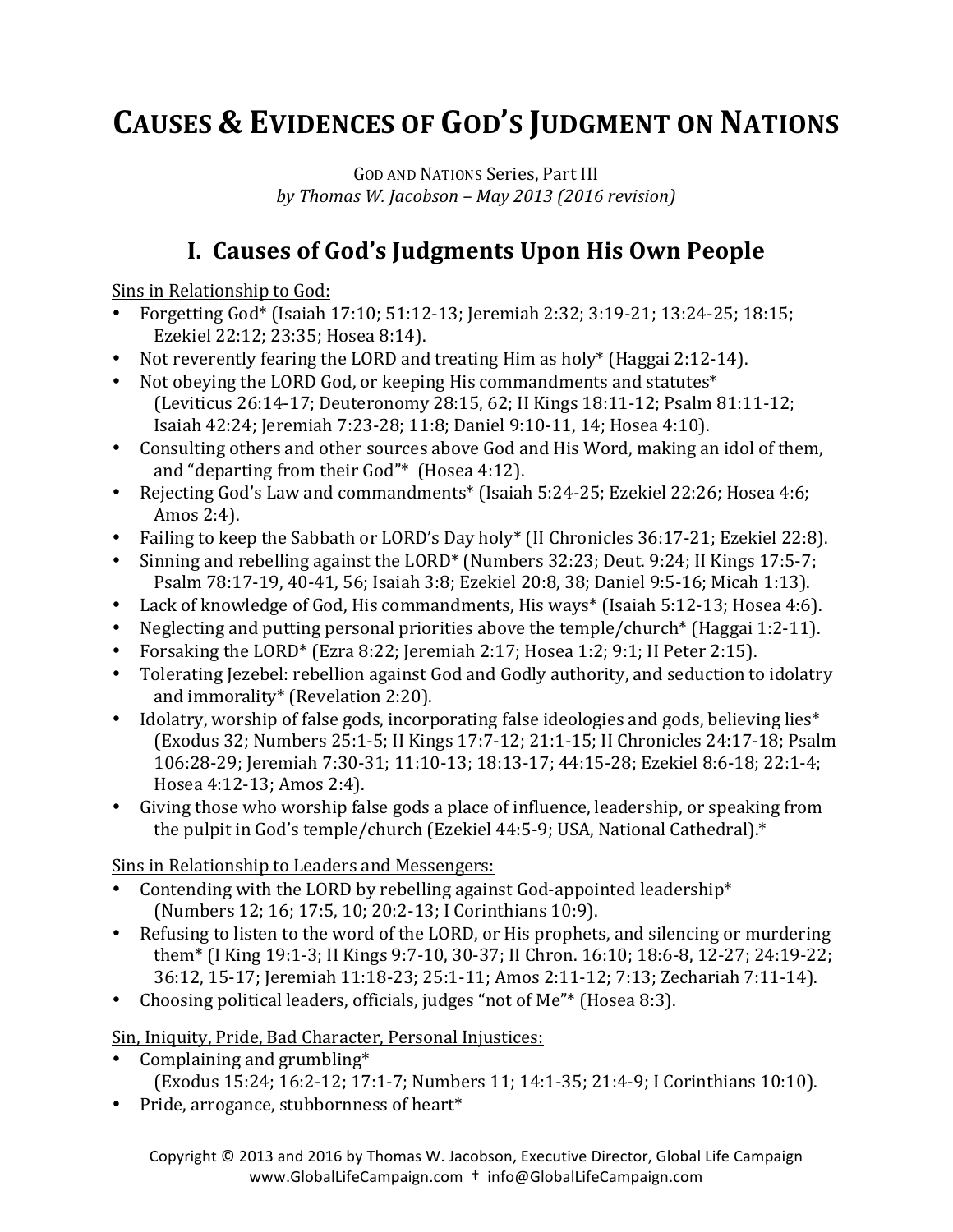(Isaiah 9:9-12; Jeremiah 7:24-26; 9:13-16; 11:8; 13:9; 18:12; Romans 2:5).

- Unrepented sin, iniquity, transgressions, uncleanness<sup>\*</sup> (Psalm 7:11-16; Jer. 8:4-7; Lam. 1:5; Ezekiel 39:23-24; Hosea 4:7-9; 9:9; Amos 3:1-2; Micah 2:10; II Corin. 12:21).
- Wicked ways and wickedness<sup>\*</sup> (II Chronicles 7:13-14).
- Unashamed of own sin<sup>\*</sup> (Jeremiah 6:15; 8:12).
- Greed\* (Proverbs 11:6; Jeremiah 8:10; Luke 12:15; Ephesians 5:3; Colossians 3:5-6).
- No faithfulness, truth, kindness, or loyalty\* (Jeremiah 8:10; Hosea 4:1; John 8:44).
- Swearing, deception, stealing\* (Hosea 4:2).
- Oppressing widows, orphans, strangers, poor, and needy\* (Amos 2:6-7; Zechariah 7:10).
- Opposing, betraying, and selling the righteous<sup>\*</sup> (Amos 2:6; Matthew 10:5-6, 16-28).
- Violence\* (Psalm 7:16; 11:5-6; Ezekiel 7:11, 23; 8:17; 12:19; Hosea 4:2).

#### Sexual Sins, Murder:

- Immorality, adultery, lewdness, prostitution\* (Numbers 25:1-9; I Samuel 2:12-17, 22-34; 3:10-18; 4:11; 18; Jeremiah 13:22-27; Lamentations 1:8-9; Ezekiel 22:9-11; 23:1-49; Amos 2:7-8; I Corinthians 10:8; Revelation 2:14, 20-23).
- Murder/shedding innocent blood\* (Genesis 9:5-6; Numbers 35:33; Deuteronomy 19:10-13; Isaiah 1:15; Jeremiah 22:17-20; Ezekiel 22:3-13, 27).
- Abortion, child sacrifice, shedding innocent blood of children $*$ (Leviticus 20:1-5; II Kings 17:16-18; 21:6, 16; 24:2-4; Psalm 106:37-39; Jeremiah 7:30-34; 19:2-9; 32:35; Ezekiel 20:26-31 ["Bamah" = a high place]; 23:1-4, 35-39, 45).

Sins and Failures of Leadership:

- Clergy and leaders follow the people instead of  $God^*$  (Hosea 4:9).
- Clergy and prophets are unwilling to speak truth to, reprove, find fault with, and expose the sin of the people\* (Hosea  $4:4-9$ ).
- Leaders who do not treat the LORD as holy; walk in unbelief, anger, and disobedience; pervert God's words and laws; teach lies; worship idols; lead God's people astray\* (Numbers 21:12; I Kings 16; Jeremiah 8:8; Ezekiel 22:25-31; Zechariah 10:2-3).
- Leaders who turn places of true worship of God into places of false or idol worship, in order to capture the loyalty of the people to themselves and away from the True God and His Word (Genesis 12:8; 28:19; 31:13; 35:1; I Kings 12:26-13:5; II Kings 10:29-32; Amos 3:14).
- Leaders who are corrupt, rebels, thieves, evil, seek counsel of mediums, murderers\* (I Kings 16:29-33; 21; II Kings 9:7-9, 21-26, 30-37; I Chronicles 10:13-14; Isaiah 1:21-23; Hosea 5:10; Micah 7:3).
- Government leaders who appoint their own priests contrary to God's instructions, and make their own rules of worship  $(I$  Kings  $12:31-33$ ;  $13:33-34$ ).
- Government leaders who try to supersede and exercise the authority God gave to priests and prophets\* (I Samuel 13:8-14; II Chronicles 26:16-21).
- Not one leader stands for God, "does justice, who seeks truth" (Jer. 5:1; Ezek. 22:30-31).
- Perverting justice; failing to "dispense true justice"; casting down righteousness\* (I Samuel 8:3; Isaiah 1:21-25; Amos 5:7; Zechariah 7:9).
- Pride of power<sup>\*</sup> (Leviticus  $26:19$ ).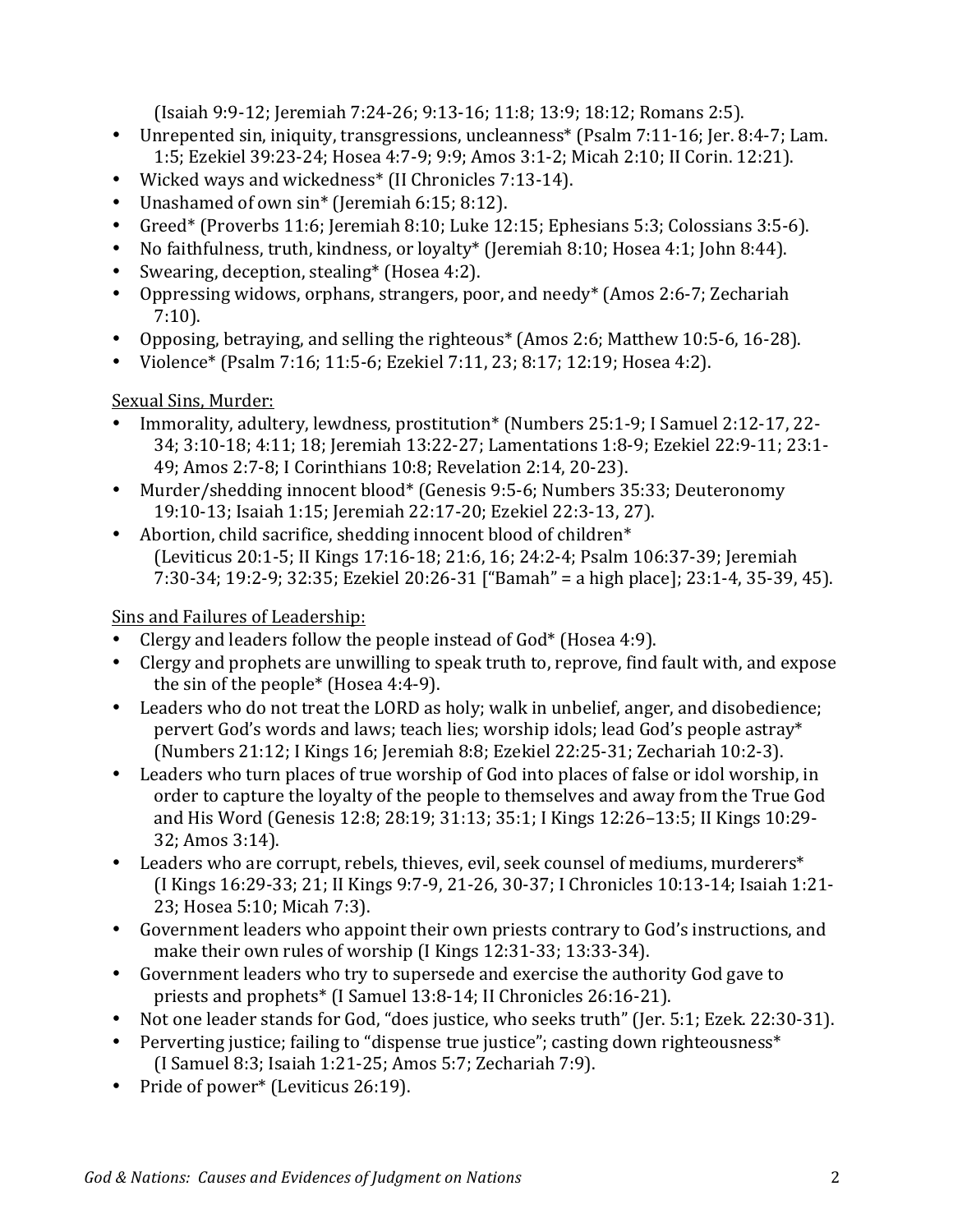### **II. Causes of God's Judgment Upon Any People or Nation**

Sins in Relationship to God:

- Sin, transgression, iniquity, rebellion, evil, wickedness, abominations\*  $(Genesis 3: 15:15-21: Exodus 20:5: Deuteronomy 9:4-5: Exra 9:11: Isaiah 13:6-11;$ Jeremiah 25:31; Amos 1:3, 6, 9, 11, 13; 2:1, 4, 6; Nahum 1:3).
- Pride, arrogance, haughtiness\* (Prov. 8:13; 16:18; 29:23; Is. 16:6-14; 25:10-12; Jer. 48).
- Idolatry\* (Exodus 20:4-5; Nahum 1:14).
- Sorcery\* (Nahum 3:4).
- Reap what sowed: "As you have done, it will be done to you"\* (Psalm 28:4; Jeremiah 17:10; 25:14; Obadiah 1:15; Matthew 16:27; Galatians 6:7; Revelation 2:23; 22:12).
- Increasing commerce, trade, and wealth with no acknowledgment of God (Nahum 3:16).
- Hating God\* (Exodus 20:5; Deuteronomy 7:10; 32:41).
- Being an adversary and enemy of God\* (Deuteronomy 32:41; Nahum 1:2).
- Violating God's house, including taking its treasures\* (Jeremiah 51:51-56; Ezekiel 25:1-4; Daniel 9:26-27; 11:31; Joel 3:5; Matthew 24:15).

Sins in Relationship to God's People and Their Land:

- Causing God's people to sin and be immoral\* (Numbers 31:15-17).
- Oppressing God's people (Nahum  $1:12-15$ ;  $2:1-2$ ).
- Violence to God's people, including killing them\* (Jeremiah 51:49; Ezekiel 35; Joel 3:19, 21; Amos 1:3-15; Revelation 16:4-7; 17:6; 18:8, 20, 24; 19:1-2).
- For human trafficking and slavery, $*$  selling God's people (Joel 3:3, 6).
- For deporting God's chosen people among the nations (Joel 3:2, 6; Amos 1:6-10).
- For dividing up Israel, the LORD's special land\* (Joel 3:2).

Sexual Sins, Abominations, Perversions:

- Idolization of the female body (including pornography) and of women<sup>\*</sup> (i.e., Asheroth).
- Idolization of the male body (including pornography) $*$  (i.e., Asherim).
- Immorality, adultery, incest, uncovering nakedness, lewdness<sup>\*</sup> (Leviticus 18:3, 6-20, 24-25, 27; Ezekiel 22:9-12; I Corinthians 6:13, 16, 18; Revelation 9:21; 14:8; 17:1-3; 18:2-3, 5-6; 19:2: 21:8; 22:15).
- Prostitution, harlotry\*: female or male (I Kings 14:23-24; Isaiah 23:15-17; Nahum 3:3-6).
- Homosexuality and Lesbianism\* (Genesis 19:4-5; Lev. 18:22, 24-25, 27; II Peter 2:6-8).
- Bestiality\* (Leviticus 18:23, 24-25, 27).
- Unashamedly displaying sin\* (Isaiah 3:9).

Lies, Pillaging, Corruption, Violence :

- Lies and pillaging\* (Nahum  $3:1$ ).
- Corruption and violence\* (Genesis 6:11-13; Psalm 11:5-6; Proverbs 1:19).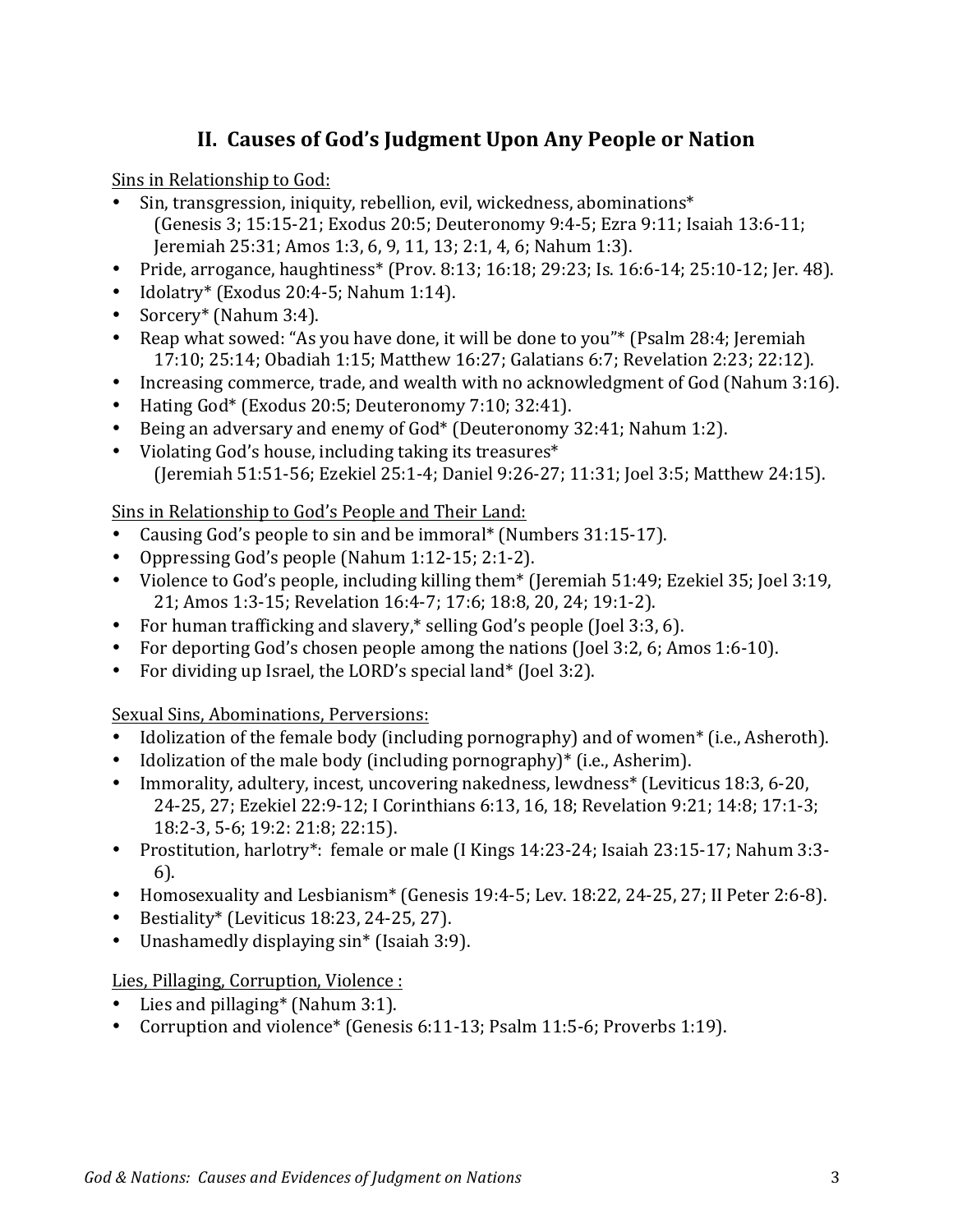Injustice, Innocent Bloodshed, Child Sacrifice, Murder:

- Murder/shedding innocent blood\* (Genesis 4:8-12; 9:5-6; Numbers 35:33; Ezekiel 22:1-13; Hosea 4:2; 12:14; Nahum 3:1; Revelation 9:21; 21:8; 22:15).
- Abortion, child sacrifice, shedding innocent blood of children $*$ (Leviticus 18:21; Deuteronomy 12:31; 18:9-10; II Kings 17:31; Psalm 106:35-39; Hosea 9:13).
- Murdering followers of Jesus Christ (Revelation 6:9-11).
- Final judgment for total iniquity (Genesis  $6:13, 17; 7:4, 21-23$ ; Joel 3:2, 9-16, 19, 21).

Sins and Failures of Leaders, Civil Government, Military, Warfare:

- Corrupt, wicked, lawless leaders\* (Jeremiah 25:12, 32-36; Hosea 5:10-11; 7:2-3).
- Pride of power\* (e.g., Pharaoh; Lev. 26:19; Jer. 48:1, 14-20; 51:53-56; Ezekiel 30:6, 18; Hosea 7:10).
- Ripping open pregnant women, killing them and their preborn children\* (Amos 1:13).
- Authorizing abortion and infanticide\* (USA).
- Breaking covenant<sup>\*</sup> (Amos 1:9).
- Oppression, violence to people and kindred nations\* (Amos 1:9, 11; 3:9-10; Oba. 1:10).
- Doing nothing to defend a kindred nation or ally, and joining their enemies in gloating over, plundering and murdering (Obadiah 1:11-14).
- Unjust or brutal warfare, and no compassion on allies or enemies<sup>\*</sup> (Amos 1:3, 11).
- Deporting entire populations, delivering them into power of an enemy (Amos 1:6, 9).
- Degrading and dishonoring treatment and murder of national leaders (Amos 2:1).
- "Plotted evil against the LORD" (Nahum 1:11).

# **III.** Evidence of God's Judgments

Evidence in Spiritual Deadness, Spiritual Famine, and Believing What is False:

- Inability to hear or heed warning signs of impending devastation\* (Ezekiel 7:14).
- A "famine ... for hearing the words of the LORD" on leaders and people who rejected His Word\* (Hosea 4:6; Amos 8:11-12).
- Prophets and inspired men are viewed as fools, and " stumble with" the people "because of the grossness of your iniquity"\* (Hosea  $4:5$ ; 9:7).
- A "deluding influence so that they might believe what is false" because they "did not receive the love of the truth"\* (II Thessalonians 2:10-11).
- Profaning of God's house, temple, church, secret places<sup>\*</sup> (Ezekiel 7:22).

Evidence of Loss of God's Blessing, and Being Under Curses and Judgments:

- God not listening to the prayers, calls, and cries of people<sup>\*</sup> (Jeremiah 11:14).
- Stubbornness or hardness of heart\* (Exodus 8:15, 19, 32; 9:7, 34-35; Psalm 81:12).
- Confusion, opposition, and problems with everything one undertakes<sup>\*</sup> (Deuteronomy 28:20; Isaiah 22:5; Micah 7:4).
- Eating but never being satisfied\* (Leviticus 26:26; Hosea 4:10; Micah 6:14; Haggai 1:6).
- People languish (Hosea  $4:3$ ).
- Sickness that is devastating\* (Micah  $6:13$ : Revelation 2:22).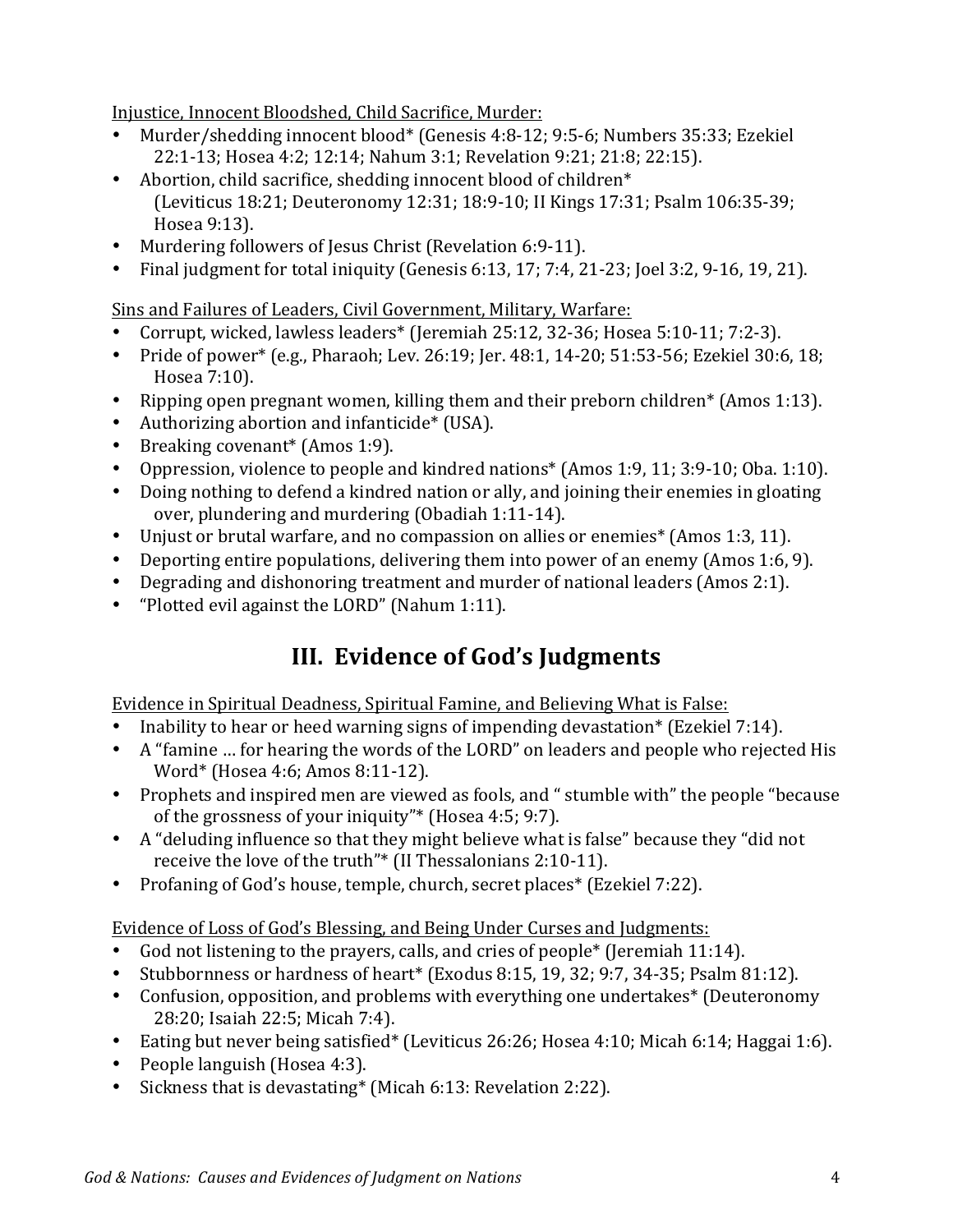- A "trembling heart, failing of eves, and despair of soul"\* (Deuteronomy 28:65).
- "Madness ... blindness and ... bewilderment of heart"\* (Deuteronomy 28:28, 34).
- No peace\* (Isaiah 48:22;  $57:21$ ; Jeremiah 6:14; 12:12; Ezekiel 7:25; 13:10-16; Zechariah 8:10; Matthew 10:34; Revelation 6:4).
- Constant fear and dread day and night\* (Deuteronomy 28:66-67).
- "Sudden terror"\* (Leviticus 26:16).
- Life hangs in doubt\* (Deuteronomy 28:66).
- Being "oppressed and robbed continually"\* (Deuteronomy 28:29, 33).
- A sense of being under a curse everywhere one goes (Deuteronomy 28:16, 19).
- "Great tribulation" (Revelation 2:22).
- People killing each other\* (Revelation 6:4).
- Cannibalism (Leviticus 26:29; Deuteronomy 28:53-57; Jeremiah 19:9).

Evidence in Relationships, Marriages, Families, Sexual Relations, Respect for Authority:

- Weak men men not having strength to lead and protect (Judges 4; Nahum 3:13).
- Oppressing and dishonoring one another\* (Isaiah  $3:5$ ).
- Contempt and enmity, even within own household\* (Micah 7:6; Zechariah 8:10).
- Mistrust, even between husband and wife, and family members<sup>\*</sup> (Micah 7:5).
- Difficulty bearing children, and severe problems with children<sup>\*</sup> (Deuteronomy 28:18; Hosea 9:11).
- Betrothed/engaged woman is violated (Deuteronomy 28:30).
- Girls/women becoming more immoral because fathers and husbands are\* (Hosea 4:14).
- Vicious hostility between husbands & wives, other family members<sup>\*</sup> (Deut. 28:54, 56).
- Wives being given to other men<sup>\*</sup> (Jeremiah 6:12; 8:10; divorce may be a means).
- Children "given to another people" or taken captive (Deut. 28:32, 41; Lamentations 1:5).
- Children dying because of a parent's immorality or adultery (Revelation 2:23).

#### Evidence of God Giving People Over to Their Own Sexual Sin:

Based on Romans 1:24-28 (II Peter 2:2-19):

- Standards of purity and morality are abandoned. $*$
- What was dishonorable becomes acceptable.\*
- What was forbidden becomes permissible. $*$
- Impurity, immorality, unrestrained lust, and pornography pervade the culture.\*
- Sexual transmitted diseases, HIV, AIDS become plagues.\*
- Adultery is not condemned by society or prosecuted.\*
- Gender confusion.\*
- Lesbianism, homosexuality, and bisexuality dramatically increase.\*
- Many people become reprobates.\*
- Sexual deviant behaviors multiply.\*

#### Evidence of Lawlessness, Despising Authority, Rejecting Rule of Law:

Lawlessness increases, undermining morality and rule of law (Proverbs 29:18; Jeremiah 18:18; Lamentations 2:9; Matthew 7:23; 24:12; Romans 6:19; II Peter 2:7-10; I John 3:4).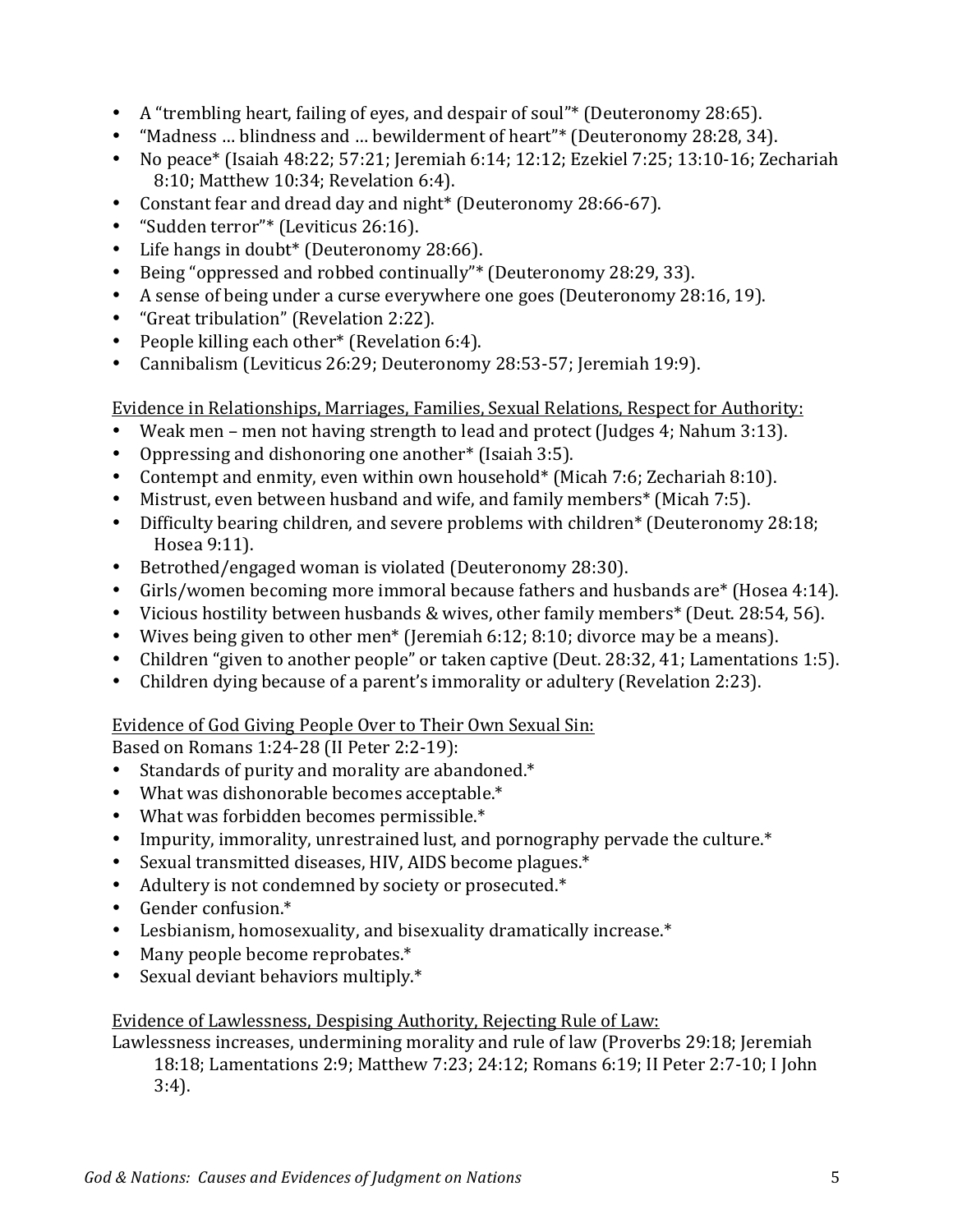Evidence in Bad, Contentious, Failed, Displaced, or Destroyed Leaders:

- Loss of good, wise, discerning leaders\* (Isaiah  $3:1-3$ ; Hosea  $7:7-11$ ;  $13:10$ ).
- Leaders not alert to dangers, unaware, unconcerned, relaxing, sleeping (Nahum 3:18).
- Lack of courage<sup>\*</sup> (Leviticus 26:36; Isaiah 22:3; Lamentations 1:6; Ezekiel 7:17, 27).
- Leaders deceived or being deceived by advisors\* (Jer. 49:16; Micah 1:14; Rev. 20:3,8).
- Leaders fighting against each other\* (Jeremiah 51:46).
- Leaders dismayed and unable to solve overwhelming problems<sup>\*</sup> (Ezekiel  $7:26-27$ ; Hosea 13:9-10).
- Immature rulers who exercise oppressive, arbitrary power, are foolish<sup>\*</sup> (Isaiah 3:4, 12).
- Women displace men as rulers and leaders, and lead people astray\* (Isaiah 3:12).
- Executive officers, judges, princes removed or slain\* (Isaiah 40:23; Amos 2:3).
- Death or assassination of leaders\* (Joshua  $10:22-26$ ; Amos  $1:5, 8, 15; 2:3$ ).

#### Evidence in Breaking Down of Pride, Power, and Influence:

- Pride of power broken\* (Leviticus 26:19).
- "I will bring you down,' declares the LORD"\* (Obadiah 1:4; Amos 3:11).
- Destruction of "whatever you devise against the LORD" (Nahum 1:9).

#### Evidence in Relationship to Foreigners Living in Land:

- Foreigners among you "rise above you higher and higher"\* (Deuteronomy 28:43).
- Foreigners "lend to you," and become head over you\* (Deuteronomy 28:44).

#### Evidence in Nation-to-Nation Relationships:

- Diminished influence and power in relation to other nations\* (Obadiah 1:2).
- "Swallowed up" by nations, greatly influenced and ruled by them (Hosea 8:8; 11:5).
- Despised, a reproach to, and mocked by other nations<sup>\*</sup> (Ezekiel 22:4-5; Obadiah 1:2).
- Supposed allies deceive, betray, turn against, and ambush<sup>\*</sup> (Obadiah 1:7).
- Becoming "a horror, a proverb, and a taunt among all the people"\* (Deut. 28:37).

### Evidence in Provision, Home, Land, Property, Business, Economy, Wealth Problems:

- The land mourns (Hosea 4:3).
- Lack of food, continual problems with provision (Deut. 28:17; Amos 4:6; Hag. 2:16-17).
- Food and water supply, and their support chain gone (Isaiah  $3:1$ ; Joel  $1:16$ ).
- Loss of productivity (Leviticus 26:20; Haggai 1:11).
- Low productivity, loss of productivity of crops and farmland, loss of harvest, sowing but reaping little (Leviticus 26:26; Deut. 11:17; 28:18; 38; Micah 6:15; Haggai 1:6, 10).
- Crops and trees that are infertile or suffer reduced fertility, or destroyed by nature; and land is desolate (Leviticus 26:20, 32; Deuteronomy 28:39-40).
- Stolen crops, farm produce, or work products (Leviticus 26:16).
- Planting a vineyard or crop, but not able to enjoy its fruit (Deut. 28:30; Amos 5:11).
- Cattle, herds, animals: low fertility, stealing, or other loss (Deuteronomy 28:18, 31).
- Fish disappear from lakes and oceans (Hosea 4:3).
- Inability to preserve possessions  $(Micah 6:14)$ .
- Building a house but not being able to live in it (Deuteronomy 28:30).
- Loss of home, land\* (Deut. 28:65; Isaiah 5:9; Ezekiel 7:24; Lam. 1:7; Amos 3:15; 5:11).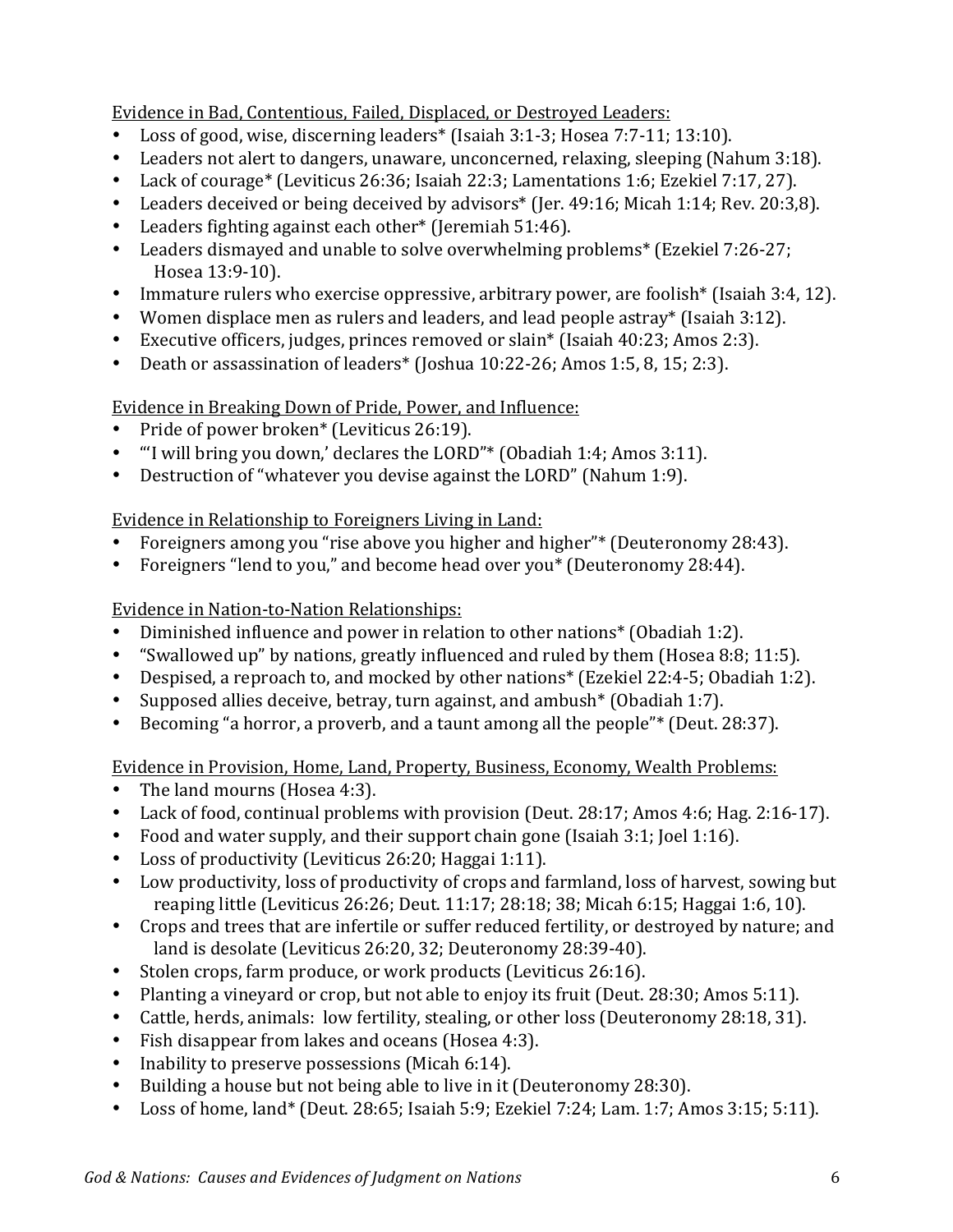- Inability to prosper<sup>\*</sup> (Deuteronomy 28:29, 63; II Chronicles 24:20; Jeremiah 2:37).
- Loss of earnings and wealth, especially what was gained by injustice or immoral means; impoverishment\* (Ezek. 7:11; Isa. 3:18-24; Micah 1:7; Haggai 1:6, 9; James 5:1-6).
- Giving up or throwing away gold, silver, and wealth (Ezekiel 7:19).
- National treasury in plundered and vanquished\* (Hosea 13:15).
- Loss of land or removal from land and nation (Jeremiah 8:10; 9:16).

Evidence in Calamities, Famines, Fire, Earthquakes, Disasters in Nature:

- Calamities from which you cannot escape\* (Amos 3:6; Micah 2:3).
- Drought, famine, blight, mildew, no rain, scorching wind, dry earth, loss of pastureland (Leviticus 26:19; Deut. 11:17; 28:22-24; I Kings 8:35, 37; II Chronicles 7:13; Ezekiel 7:15; Joel 1:17-20; Amos 1:2; 4:7-9; Nahum 1:4; Haggai 1:10-11).
- Poisoned water, wormwood (Jeremiah 9:15).
- Fire\* (Amos 1:4, 7, 10, 12, 14; 2:2, 5; Nahum 1:6; 3:13, 15).
- Earthquakes\* (Isaiah 29:6; Ezekiel 38:18-20; Amos 1:1; 8:8; Nahum 1:5-6; Revelation 6:12; 8:5; 11:13).
	- $\div$  USA, 1994: 6.7 earthquake struck San Fernando Valley, California, covering the exact area where 90 percent of the pornographic films were being made in the USA, damaging the offices of all 70 pornographic studios and distributors.
- Great thunder, hail, and lightening that are very destructive (Exodus 9:18-33).
- Deep darkness (Exodus 10:21-23).
- Wild beast devouring children, adults, and farm animals (Leviticus 26:22).

Evidence in Sicknesses and Plagues:

- Consumption, fever, inflammation\* (Leviticus 26:16; Deuteronomy 28:22).
- Consumed, withered (Nahum 1:10).
- "Miserable and chronic sicknesses"\* (Deuteronomy 28:59, 61; I Kings 8:37).
- Diseases\* (Deuteronomy 28:60).
- Pestilence (Deuteronomy 28:21; Leviticus 26:25; I Kings 8:37).
- Pestilence causing the death of many animals (Exodus 9:2-7; II Chronicles 7:13).
- Plagues (Deut. 28:59, 61; I Kings 8:37; Psalm  $106:28-29$ ; Ezekiel 7:15; Amos 4:10).
- Plague of insects, gnats, lice (Exodus 8:16-24, 31), or devouring caterpillars (Amos 4:9).
- Plague of frogs (Exodus 8:1-14).
- Plague of boils or tumors on people and animals (Exodus 9:8-11; Deut. 28:27, 35).
- Destroying locusts, crickets, grasshoppers (Exodus 10:4-6, 12-15, 19; Deuteronomy 28:42; I Kings 8:37; II Chronicles 7:13; Joel 1:1-12; 2:25).
- Death plague (Exodus 11:4-6; 12:12, 29).

Evidence in People and Leaders Being Cut Off/Eliminated:

- Inhabitants cut off/eliminated (Amos 1:5, 8).
- Leaders cut off/eliminated (Amos 1:5, 8, 15; 2:3).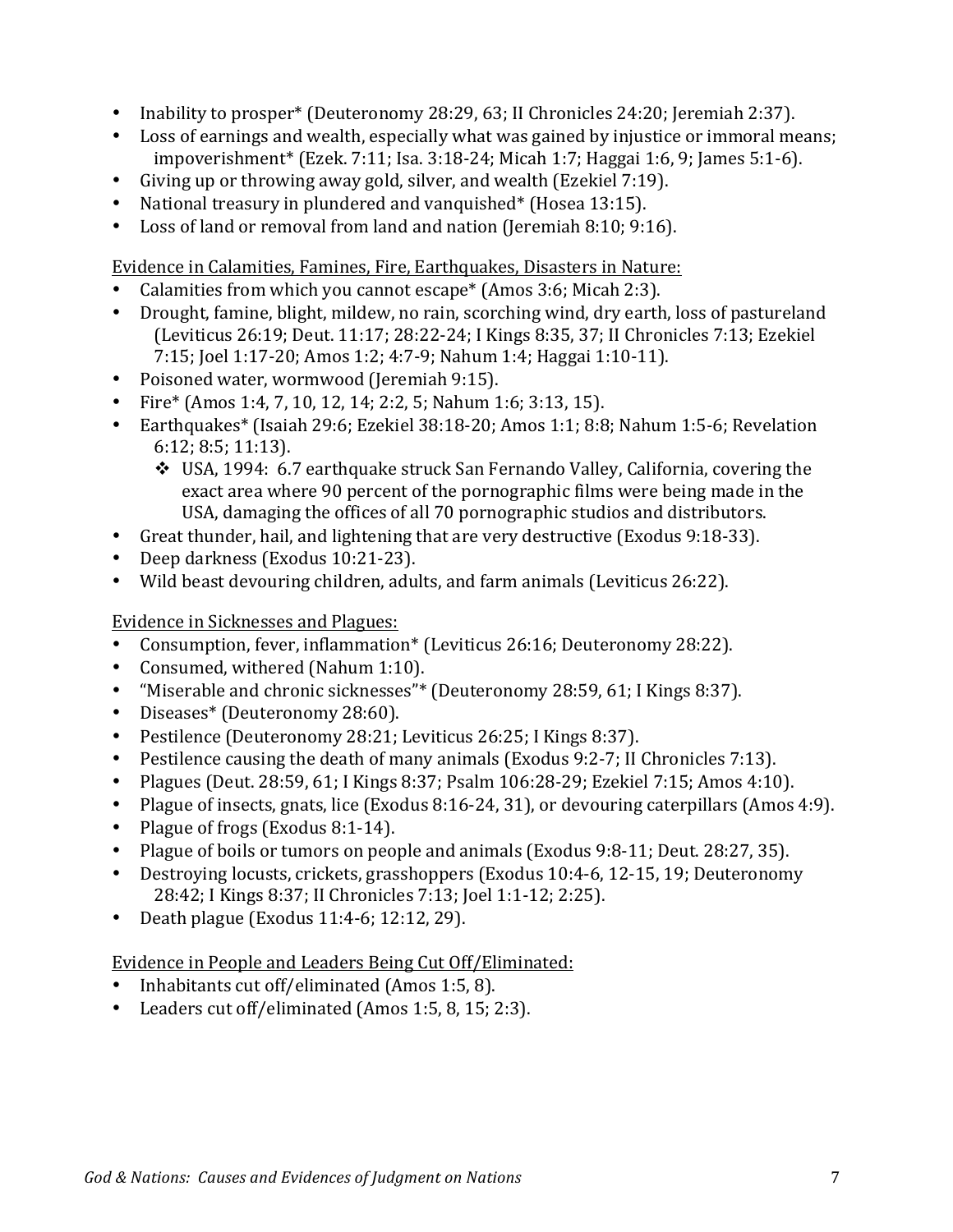### **IV. Evidence in Attacks, Destruction, and Warfare**

*What happens when God withdraws His protection or brings righteous judgment* 

Attacks and Wars by Enemies, Defeat, Destruction, Captivity, Servitude, Slavery:

- Destruction of own great defense capacities (Deuteronomy 28:52; Isaiah 22:8; Nahum 2:13; 3:12-13, 17).
- Attacks by enemies,\* violent destruction,\* death, annihilation (Leviticus 26:25; Deuteronomy 28:22, 49-50, 63; I Samuel 4; I Kings 8:35, 37; Jeremiah 9:16; Ezekiel 7:15, 24; Amos 1:14; 2:2; Nahum 2:1, 3-13; 3:2-3, 7).
- Defeat by enemies (Leviticus 26:17, 25; Deuteronomy 28:25; I Kings 8:33; Isaiah 3:25).
- Delivered into enemies hands\* (Leviticus 26:25; II Kings 21:11-15; Nehemiah 9:26-30).
- Plundered and despoiled by enemies (Isaiah 42:22; Ezra 9:7; Nahum 2:9).
- Taking of all food, produce, oil, wine, cattle, herds (Deuteronomy 28:51).
- Destruction of cities and towns (Leviticus 26:31; Nahum 1:8; 3:7, 8-19).
- "Cut off" (Nahum  $1:12$ ).
- Leaders taken into captivity, exile (II Kings 24:11-16; Amos 1:15; Nahum 3:10).
- Mothers "ripped open" and children "dashed in pieces" (Hosea 10:13; 13:16).
- "Small children were dashed to pieces" (Nahum 3:10).
- Dead are left for birds and beasts to consume (Deuteronomy 28:26).
- People are scattered and hiding from enemies (Isaiah 42:22; Nahum 3:18).
- Captivity or deportation from own land (Leviticus 26:33; Deuteronomy 28:36, 63; I Kings 8:46; II Kings 18:11; Ezra 9:7; Daniel 9:7; Amos 1:5).
- Serving enemies "in hunger, thirst, nakedness" and lack (Deuteronomy 28:48).
- Ruled over by enemies and enslaved to them (Leviticus 26:17; Deuteronomy 28:48).

Conducting Warfare Problems:

- Loss of courage\*, strength, power, military capacity, and ability to conquer enemies\*; fleeing before enemies (Isaiah 30:16-17; Jeremiah 46:1-6; 49:22-24; Amos 2:14-16).
- Slaughter by enemies (Josh. 10:7-11, 20; Judges 11:32-33; I Samuel 4:1-10; Amos 4:10).

#### Targeted Destruction:

- Destruction of places and homes of idolatry, cities of idols (Leviticus 26:30; Jeremiah 19:13; 32:29; 51:47, 52).
- Annihilation of people who betray the LORD and worship idols (Exodus 32:1-6, 25-28, 33-35; Numbers 25:4-5, 9; Jeremiah 51:47, 52-56).
- All who tolerate Jezebel, who are idolatrous and immoral (Revelation 2:20-23).

#### Near Total or Total Destruction:

- By fire like Sodom and Gomorrah (Genesis 19:13, 24-29; Amos 2:4; 4:11; II Peter 2:6; Revelation 18:2, 8, 10, 17, 19, 21).
- Only a fraction of the population survives (Deuteronomy 28:62; Amos 5:3).
- No survivors (Deuteronomy 2:32-34; 3:1-3; Joshua 6:2, 21; 10:28-40; Obadiah 1:18).